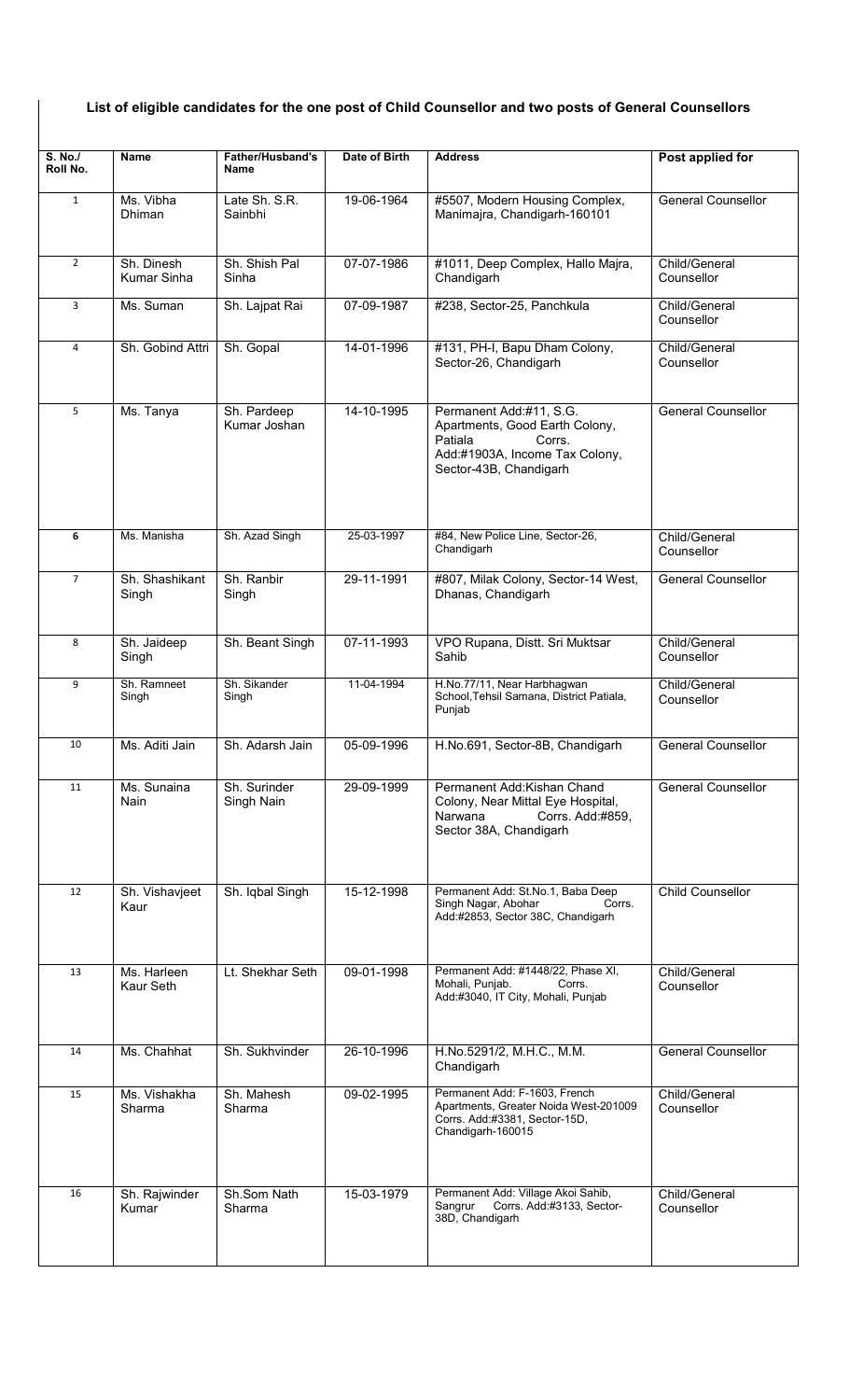| 17 | Ms. Charvi<br>Sethi           | Dr. Raman Sethi                 | 29-03-1998 | Permanent Add: 24/78, West Patel<br>Nagar, New Dehli-110008<br>Corrs. Add:B-252, DLF Capital<br>Greens, Karampura-110015                                                             | <b>General Counsellor</b>   |
|----|-------------------------------|---------------------------------|------------|--------------------------------------------------------------------------------------------------------------------------------------------------------------------------------------|-----------------------------|
| 18 | Ms. Chanchal<br>Aggarwal      | Sh. Nand<br>Kishore<br>Aggarwal | 16-06-1969 | Permanent Add: #3, Piranwaligali, Gokul<br>Nagar, Hoshiarpur-146001<br>Corrs. Add:SCF No.4, Sector-27D (Above<br>Fotex) Chandigarh                                                   | <b>General Counsellor</b>   |
| 19 | Dr. Priyanka                  | Sh. Suraj<br>Parkash            | 06-05-1991 | #2129, Sector-37C, Chandigarh.                                                                                                                                                       | Child/General<br>Counsellor |
| 20 | Sh. Lalit Arora               | Sh. Jagdish<br>Arora            | 20-01-1993 | #2/173, Saini Mohalla, Main Market,<br>Babyal, Ambala Cantt.-133005                                                                                                                  | Child/General<br>Counsellor |
| 21 | Ms. Komal                     | Sh. Fateh Singh                 | 11-10-1995 | #1616, Aman Colony Dhanas,<br>Chanigarh                                                                                                                                              | Child/General<br>Counsellor |
| 22 | Sh. Ananta                    | Sh.Harpal Singh                 | 19-11-1985 | Permanent Add: #31E, Hospital, Area<br>Lilokheri (Karnal)<br>Corrs.<br>Add:#306/2, Sector-14, Panchkula,<br>Haryana                                                                  | Child/General<br>Counsellor |
| 23 | Ms. Vanshika<br>Sachdeva      | Sh. Rajinder<br>Kumar           | 19-07-1996 | Permanent Add:D2714, Adarsh<br>Nagar, Fazilka (Pb.)<br>Corr. Add:#3114, Sector-71, Mohali<br>(Pb.)                                                                                   | Child/General<br>Counsellor |
| 24 | Ms. Arpit<br>Hundal           | Dr. Manmohanjit<br>S. Hundal    | 22-02-1996 | #208, Nanak Niwas, Ward No.7<br>(New-11), Chandigarh Road, Kurali,<br>Distt. SAS Nagar, Pin-140103                                                                                   | Child Counsellor            |
| 25 | Ms. Apurva<br>Banchata        | Sh. Banjeet<br>Bankhata         | 25-05-1992 | Permanent Add:Ram Niwas, Street<br>No.170, Ward No.17, North Oak,<br>Post Office, Sanjauli, Tehsil Shimla,<br>HP-171006.<br>Corr.<br>Add:#46, Phase-XI, Mohali, Sector-<br>65-160062 | Child/General<br>Counsellor |
| 26 | Ms. Aakriti<br>Joshi          | Sh. Kamal<br>Mehta              | 19-01-1994 | Permanent Add:#345, Vijay Park,<br>Extension, Lane No.14, Dehradun.<br>Corr. Add:#1085, Sector-43, B, Top<br>Floor, Chandigarh.                                                      | Child/General<br>Counsellor |
| 27 | Ms. Tavleen<br>Kaur           | Sh. Jaspal<br>Singh             | 22-04-1998 | #715, Super Coorperative, Sector 48-<br>Α,                                                                                                                                           | General Counsellor          |
| 28 | Ms. Arshdeep<br>kaur          | Sh. Narinder<br>Singh           | 26-09-1994 | #901, Sector-11, Garden Colony,<br>Kharar, PB-140301                                                                                                                                 | Child/General<br>Counsellor |
| 29 | Ms. Ibrat Mann                | Sh. Gurinder<br>singh Mann      | 24-09-1996 | Permanent Add: VPO Adhnian, Via<br>Malout, Distt. Sri Mukatsar Sahib-<br>152114.<br>Corr. Add:#38, Phase-<br>IX, Mohali-160062                                                       | Child/General<br>Counsellor |
| 30 | Sh. Gurkanwar<br>Singh Sangha | Sh. Baldev<br>Singh Sangha      | 19-11-1989 | #185, Batta Bagh Colony, Nabha                                                                                                                                                       | Child/General<br>Counsellor |
| 31 | Ms. Divya<br>Kumari           | Sh. Vijay Kumar<br>Panwar       | 05-11-1988 | #403, Malka patti, V&PO Panjokhara<br>Sahib, Ambala, Haryana-134007                                                                                                                  | General Counsellor          |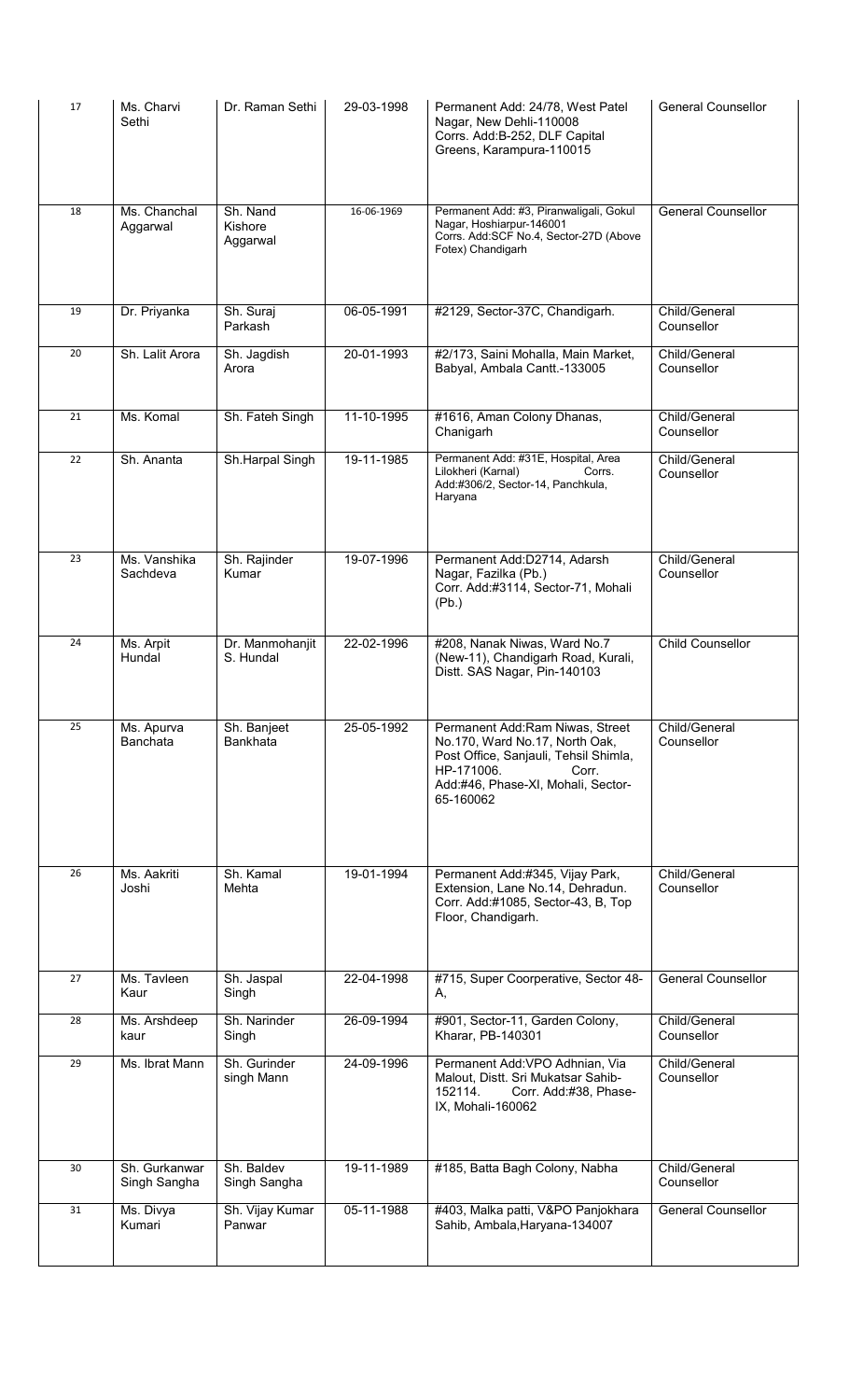| 32 | Ms. Pulkita             | Sh. Mahender<br>Kumar       | 25-07-1998 | Permanent Add:#140/5, Prem Nagar,<br>Tohana, Haryana -125120. Corr.<br>Add:New Bharti Chasma Ghar, Old<br>Court Road, Tohana, haryana-<br>125120                                                   | Child/General<br>Counsellor |
|----|-------------------------|-----------------------------|------------|----------------------------------------------------------------------------------------------------------------------------------------------------------------------------------------------------|-----------------------------|
| 33 | Ms. Prachi<br>Chauhan   | Sh. Pardeep<br>Chauhan      | 02-02-1999 | Permanent Add:#25, P.P.P, Ambala-<br>133001 Corr. Add:#327, Sector-30A,<br>Chandigarh                                                                                                              | Child/General<br>Counsellor |
| 34 | Ms. Aruna<br>Sharma     | Sh. Kuldeep<br>Sharma       | 23-07-1990 | Permanent Add:Street No.2,<br>H.No.719, Samadhi Road, Khanna<br>Corr. Add:#1102/C, Ambika Florence,<br>New Chandigarh.                                                                             | Child/General<br>Counsellor |
| 35 | Ms. Babita              | Sh. Baru Ram                | 22-08-1981 | Permanent Add:Babita W/o Mr.Hisam<br>Pal, Village and P.O.-Sillikalan, Distt.<br>Yamunanagar-135133<br>Corr.<br>Add:Babita W/o Mr.Hisam Pal, Qtr.<br>No.68/2, ASC Lines, Ambala Cantt. -<br>133001 | General Counsellor          |
| 36 | Ms. Manju               | Sh. Ramanand                | 07-12-1990 | #3261/1, Sector-41D, Chandigarh.                                                                                                                                                                   | Child/General<br>Counsellor |
| 37 | Ms. Aakriti<br>Bansal   | Sh. Suresh<br>Bansal        | 01-03-1997 | Permanent Add:#585, Sector-8B,<br>Corr. Add:#116/1,<br>Chandigarh<br>Sector-45A, Chandigarh                                                                                                        | <b>Child Counsellor</b>     |
| 38 | Ms. Rempi<br>Rani       | late Sh. Ramesh<br>Chand    | 15-12-1977 | N202, Harbhajan Vihar, AWHO,<br>Ansal, API, Sector-114, Mohali                                                                                                                                     | Child/General<br>Counsellor |
| 39 | Ms. Shivalika<br>Thakur | Dr. D.S. Verma              | 03-12-1987 | #260, Sector 48-A, Press<br>Appartments, Chandigarh                                                                                                                                                | General Counsellor          |
| 40 | Dr. Garima<br>Sharma    | Sh. Bhupinder<br>Pal Sharma | 24-01-1988 | #562, Sector-11B, Chandigarh.                                                                                                                                                                      | Child/General<br>Counsellor |
| 41 | Dr. Tasneef<br>Kausar   | Mohammad<br>Shakir          | 23-07-1979 | #296, Maloya, Chandigarh                                                                                                                                                                           | <b>General Counsellor</b>   |
| 42 | Ms. Pooja Devi          | Sh. Parkash<br>Singh        | 07-07-1985 | #27, Sector-78, Mohali (Pb.)                                                                                                                                                                       | Child/General<br>Counsellor |
| 43 | Sh. Naveen<br>Kumar     | Sh. Chatter<br>Singh        | 29-10-1989 | Permanent Add:#00063, Block 10<br>Adarsh Nagar, Naya Gaon, Mohli<br>Corr. Add:2212, Sector-40C,<br>Chandigarh.                                                                                     | Child/General<br>Counsellor |
| 44 | Ms. Aarushi<br>Chauhan  | Sh. Ran Singh<br>Chauhan    | 02-08-1996 | Permanent Add:#21/90, Ponta Sahib,<br>HP.<br>Corr. Add:#1557, Sector-18D,<br>Chandigarh.                                                                                                           | Child/General<br>Counsellor |
| 45 | Ms. Rekha<br>Rani       | Sh. Dharam Pal              | 16-07-1985 | village Harpalpur, Tehsil, Rajpura,<br>Distt. Patiala                                                                                                                                              | Child/General<br>Counsellor |
| 46 | Sh. Rajneesh            | Sh. Jagir Singh             | 06-08-1977 | Permanent Add:#561, First Floor,<br>Mamta Enclave, Zirakpur Corr.<br>Add:#276, Sector-11, Panchkula<br>(HR)                                                                                        | Child/General<br>Counsellor |
| 47 | Ms. Shivani             | Sh. A.S. Mann               | 24-01-1999 | #269, Bishnoi Colony, Hissar,<br>Haryana                                                                                                                                                           | Child/General<br>Counsellor |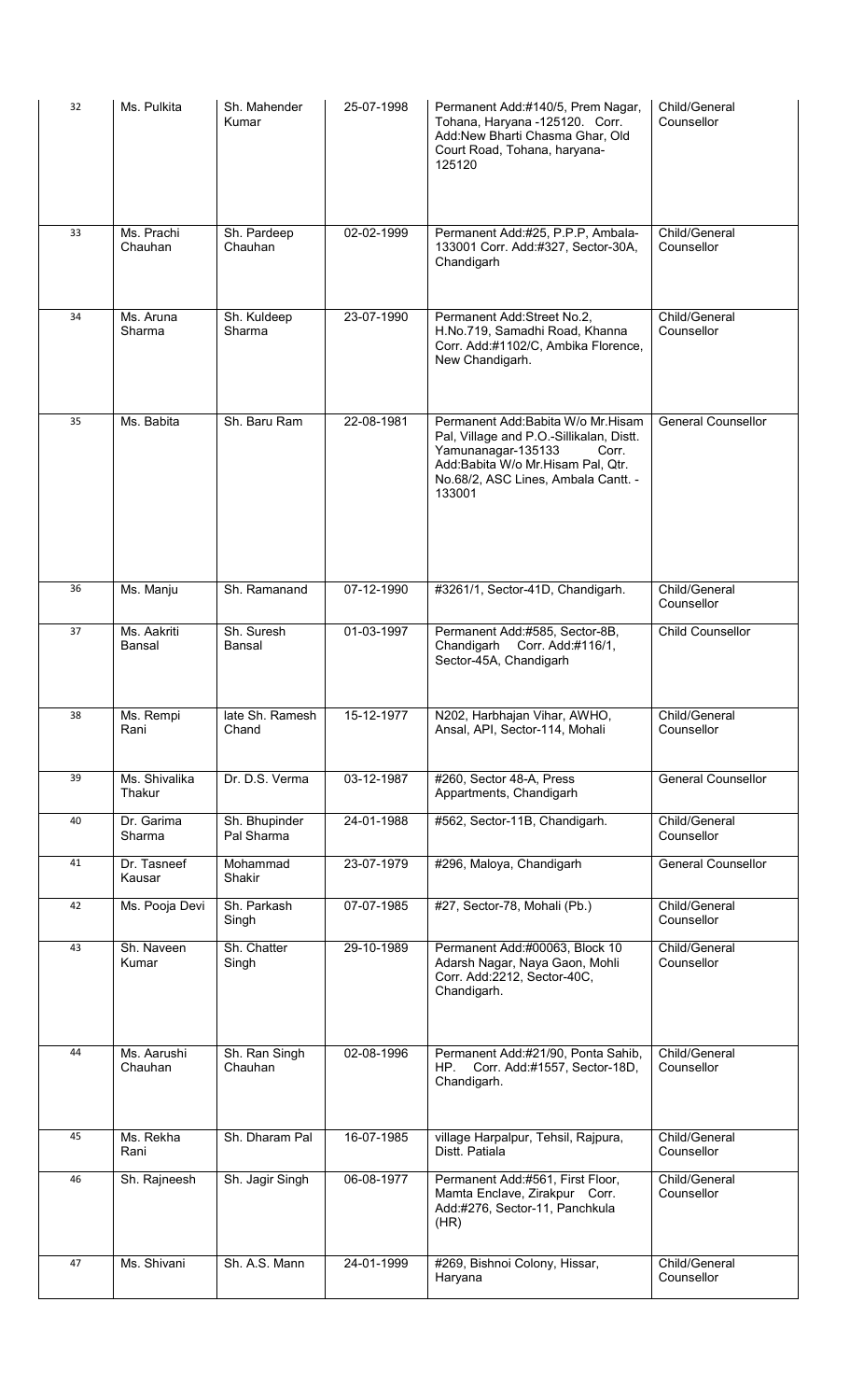| 48 | Ms. Geetika<br>Mahajan     | Sh. Rajan<br>Kumar          | 03-08-1995 | C/o Lalit Kumar Mahajan, Advocate,<br>Near SBI MC Road, Sujanpur, Disstt.<br>Pathankot-145023                                                     | Child/General<br>Counsellor |
|----|----------------------------|-----------------------------|------------|---------------------------------------------------------------------------------------------------------------------------------------------------|-----------------------------|
| 49 | Ms. Saar<br>Dhingra        | Sh. Manoj<br>Kumar Dhingra  | 05-02-1997 | #17/224, New Vijay Nagar,<br>Jalandhar City, Pb.144001                                                                                            | <b>General Counsellor</b>   |
| 50 | Sh. Saif UI Haq            | Sh. Sayed<br>Akhtar         | 01-03-1993 | Permanent Add:Mohalla niyan, Near<br>Sunami Gate, Malerkotla -148023<br>Corr. Add: Flat No.5-D, Omega City,<br>Kharar-140301                      | Child/General<br>Counsellor |
| 51 | Ms. Surya<br>Soman         | Sh. Soman<br>Rajan          | 12-10-1985 | #187/B, AKS-II, Shanti Kunj Society,<br>Zirakpur, PB.                                                                                             | General Counsellor          |
| 52 | Ms. Sarita<br>Rana         | Sh. Jaswant<br>singh Rana   | 28-06-1985 | Permanent Add:#7097, A1 Colony,<br>Navin Nagar, Saharanpur, U.P<br>Corr. Add:Flat No.205, Shakti<br>Apartment, Sector-14, Panchkula               | Child/General<br>Counsellor |
| 53 | Ms. Emanpreet<br>Walia     | Sh. Harpreet<br>Singh       | 21-09-1988 | C/O Harpreet Singh Walia, adjoining,<br>S.D.M, and Residence Garhshankar,<br>Distt. Hoshiarpur<br>Corr.<br>Add:R2-B105, DLF Hydepark,<br>Mullapur | Child/General<br>Counsellor |
| 54 | Ms. Anju Devi              | Sh. Satbir<br>Sharma        | 25-05-1994 | Permanent Add: W/o Sh. Rakesh,<br>Dhunderheri, Kaithal-136027<br>Corr. Add: D/o Sh. Satbir Sharma,<br>Kheriraiwali, Kaithal-136020.               | <b>General Counsellor</b>   |
| 55 | Sh. Manpreet<br>Singh Mavi | Sh. Gurmail<br>Singh Mavi   | 02-07-1994 | 1117, Gobindpura, Manimajra,<br>Chandigarh                                                                                                        | Child/General<br>Counsellor |
| 56 | Ms. Kuldeep<br>Kaur Thind  | Sh. Sulakhan<br>Singh       | 16-12-1988 | VPO Hamzapur, Tehsil Ratia, Distt.<br>Fatehabad, Haryana                                                                                          | Child Counsellor            |
| 57 | Ms. Himadri<br>Sharma      | Sh. Neeraj<br>Sharma        | 08-12-1996 | House No.14, Second Floor, Shiv<br>Puri Delhi, 110051                                                                                             | <b>General Counsellor</b>   |
| 58 | Ms. Angela                 | Sh. J.K.<br>Chandel         | 04-03-1998 | Permanent Add: J.K. Detal Clinic,<br>Kanda Road, Dharampur<br>,(H.P.)173209 Corp.<br>Add:#5261, MHC, Manimajara.                                  | <b>General Counsellor</b>   |
| 59 | Ms. Priya                  | Sh. Ram Lal                 | 31-01-1999 | #209, Sector 41-D, Badheri,<br>Chandigarh                                                                                                         | <b>General Counsellor</b>   |
| 60 | Ms. Ridhima<br>Oberoi      | Sh. Ajay Oberoi             | 27-09-1995 | Permanent Add:#1117, First Floor,<br>Sector-19B, Chandigarh<br>Corr. Add:#3055, Sector-20D,<br>Chandigarh.                                        | Child/General<br>Counsellor |
| 61 | Ms. Kanika<br>Gupta        | Sh. Yoginder<br>Kumar Gupta | 08-10-1993 | H.No.15, Ground Floor, Aastha<br>Niwas, Highland Marg, Bhabat,<br>Zirakpur                                                                        | Child/General<br>Counsellor |
| 62 | Ms. Shweta                 | Sh. Baldev Raj              | 05-04-1998 | #3163/2, Sector-41D, Chandigarh                                                                                                                   | Child/General<br>Counsellor |